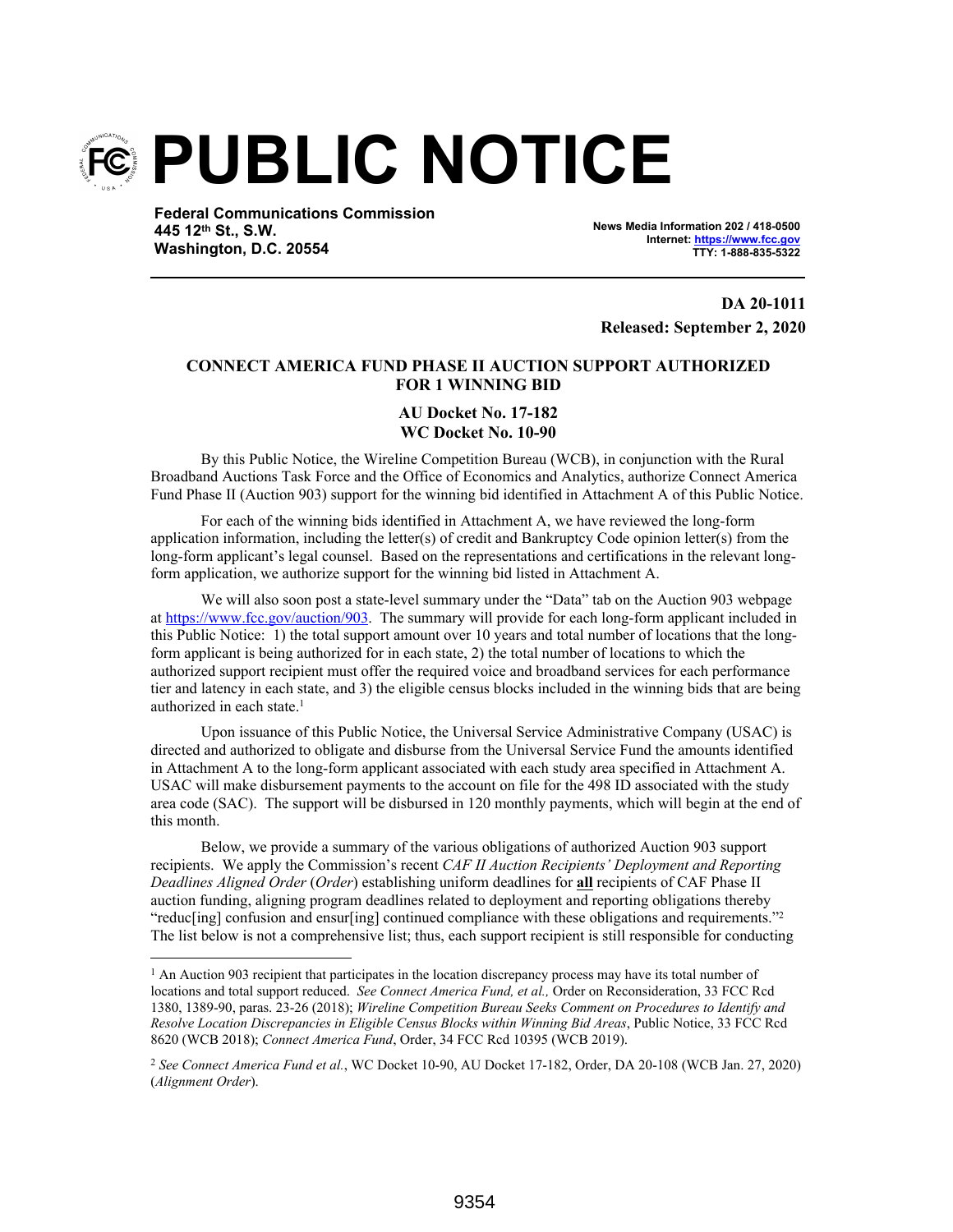the due diligence required to comply with universal service fund requirements and the Commission's rules.

*Summary of Obligations and Relevant Dates.* **All** CAF Phase II authorized long-form applicants are subject to the following deadlines:<sup>3</sup>

 **Annual reporting of location information**. Auction 903 support recipients are required to file location information with USAC through the High-Cost Universal Broadband (HUBB) portal.<sup>4</sup> This information includes geolocation data for each qualifying location to which they are offering the requisite service and the technology the Auction 903 support recipient is using to offer the requisite service to the qualifying locations. The requisite service is: at least one standalone voice plan and one service plan that provides broadband at the relevant performance tier and latency requirements at rates that are reasonably comparable to rates offered in urban areas.<sup>5</sup> The locations must be in the eligible census blocks covered by the long-form applicant's winning bids.<sup>6</sup>

The Commission has consistently encouraged carriers subject to defined deployment obligations and HUBB reporting obligations to report location data on a rolling basis and has adopted a best practice of filing this information within 30 days after the initial offering of service.<sup>7</sup> While reporting on a rolling basis is encouraged, the first deadline for **all** authorized long-form applicants to submit their location data is **March 1, 2021**. 8 All support recipients must continue to report this information by March 1 in each year thereafter<sup>9</sup> until all build-out requirements are satisfied. For more information about the HUBB portal and reporting location data, visit https://www.usac.org/high-cost/annual-requirements/submit-data-in-the-hubb/.

 **Service milestones**. As a result of the recent *Order*, January 1, 2020 is the commencement of the deployment timeline for **all** CAF Phase II support recipients, rather than the release date of the Bureau's authorization public notice.<sup>10</sup> Thus, the service milestones for **all** CAF Phase II auction support recipients will be as follows: $11$ 

 $847$  CFR § 54.316(c)(1).

<sup>3</sup> *CAF II Auction Recipients' Deployment and Reporting Deadlines Aligned Order* at 5, n.21 (stating "[l]ong form applicants that have not yet been authorized by the Bureau to begin receiving support at the time of this waiver will be subject to the same deadlines, and we do not expect the adjusted deadlines to affect their ability to meet their milestones").

<sup>4</sup> 47 CFR § 54.316(a)(4); *Connect America Fund et al.*, Report and Order and Further Notice of Proposed Rulemaking, 31 FCC Rcd 5949, 6010-11, para. 172 (2016) (*Phase II Auction Order*).

<sup>5</sup> 47 CFR § 54.316(a)(4); *Phase II Auction Order*, 31 FCC Rcd at 6010-11, paras. 172-73. *See also Wireline Competition Bureau Announces Results of 2019 Urban Rate Survey for Fixed Voice and Broadband Services, Posting of Survey Data and Explanatory Notes, and Required Minimum Usage Allowance for Eligible Telecommunications Carriers*, Public Notice, 33 FCC Rcd 12316 (WCB 2018).

<sup>6</sup> *See also Wireline Competition Bureau Provides Guidance to Carriers Receiving Connect America Fund Support Regarding their Broadband Location Reporting Obligations*, Public Notice, 31 FCC Rcd 12900 (WCB 2016) (*Location Guidance Public Notice*).

<sup>7</sup> *Phase II Auction Order*, 31 FCC Rcd at 6011, para. 173.

<sup>9</sup> *Alignment Order* at 5.

<sup>&</sup>lt;sup>10</sup> Carriers will still get 120 equal monthly payments from the date of authorization.

<sup>11</sup> *Alignment Order* at 4.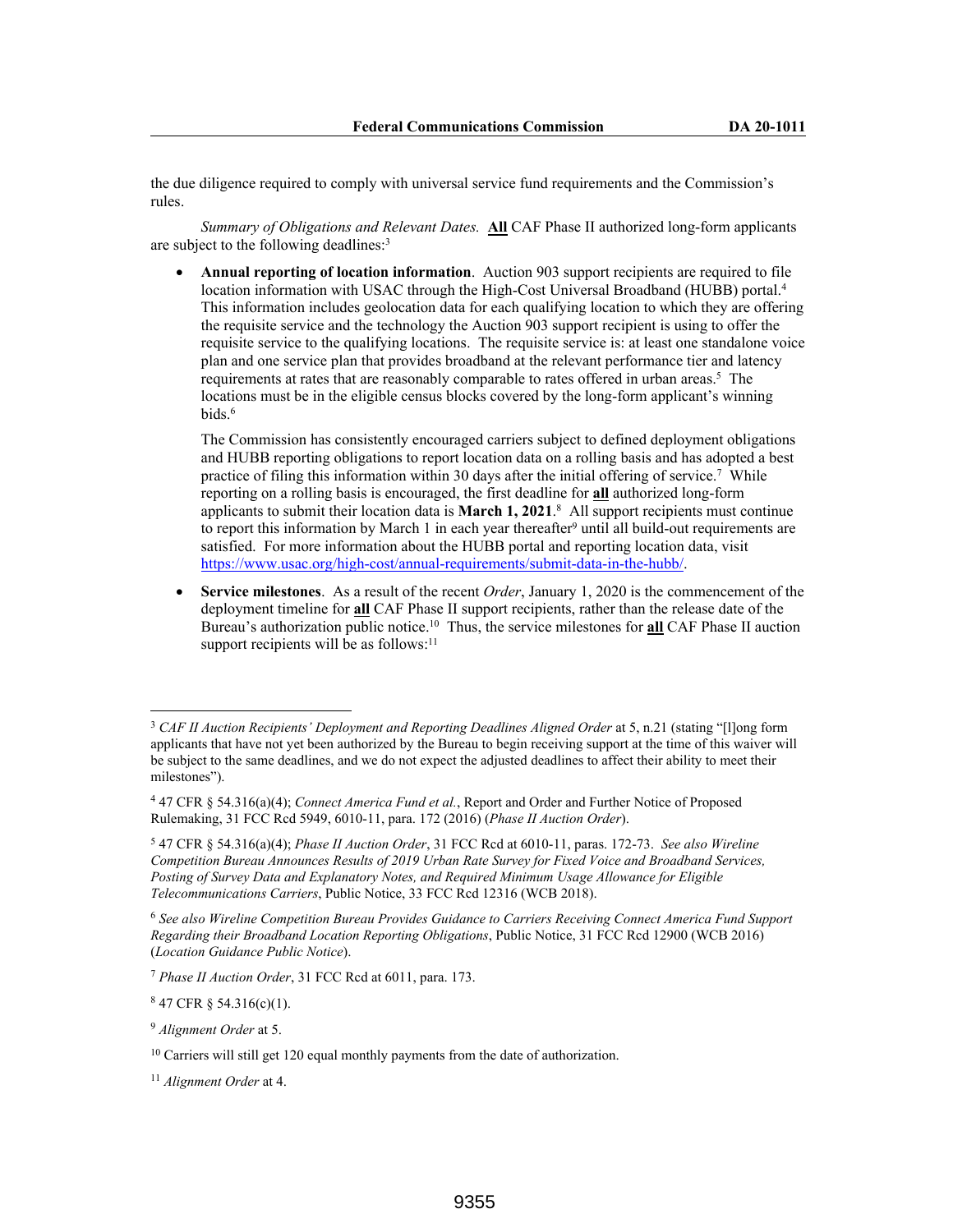| Percentage of Locations in a<br><b>State</b> | <b>Service Milestone Deadline</b> |
|----------------------------------------------|-----------------------------------|
| 40                                           | December 31, 2022                 |
| 60                                           | December 31, 2023                 |
| 80                                           | December 31, 2024                 |
| 100                                          | December 31, 2025                 |

Next, the *Order* waived the related deadline imposed by section 54.316(b)(4) of the Commission's rules.<sup>12</sup> As we stated above, **all** support recipients that are being authorized for CAF Phase II support must file their certifications in the HUBB by **March 1** following each service milestone.

If an ETC is unable to meet a service milestone, it must notify the Commission, USAC, and the relevant state, U.S. Territory, or Tribal government as appropriate, no later than ten business days after the applicable deadline.<sup>13</sup> If the ETC is unable to meet the required deployment obligations due to circumstances beyond its control, it may also seek waiver of the service milestones.<sup>14</sup> The Commission has repeatedly warned Phase II support recipients, however, that it does not expect to routinely grant such waiver requests, emphasizing the difficulty of demonstrating good cause under circumstances where carriers fail to plan for contingencies that would prevent compliance with defined deployment obligations.<sup>15</sup>

 **Annual section 54.313 report.** Long-form applicants authorized in this Public Notice will be required to file their first annual section 54.313 report by **July 1, 2021** and each subsequent year until the year after their support terms have ended.<sup>16</sup> Annual reports are filed with USAC.<sup>17</sup> Support recipients must complete the FCC Form 481 on USAC's website.<sup>18</sup> They must also test and certify compliance with relevant performance requirements in section 54.309 of the Commission's rules.<sup>19</sup> WCB, the Wireless Telecommunications Bureau, and the Office of

<sup>12</sup> *Id.*

<sup>13</sup> 47 CFR § 54.320(d).

<sup>14</sup> *Connect America Fund et al.,* Report and Order, 29 FCC Rcd 15644, 15700, para. 154 (2014) (*December 2014 Connect America Order*).

<sup>15</sup> *See Connect America Fund et al.*, Order on Reconsideration, 33 FCC Rcd 1380, 1394, para. 35 (2018) (explaining that "it would be difficult for a recipient to meet its burden of demonstrating good cause to grant a waiver of the deployment obligations if it did not plan to build to 100 percent of funded locations at the outset of its support term"); *id*. at 1394, para. 33 & n.88 (explaining that "the Commission has cautioned that it does not expect such waiver requests will be granted routinely, and a failure to plan for some contingencies would make it difficult to establish that there is good cause to warrant waiver") (citing *December 2014 Connect America Order*, 29 FCC Rcd at 15660, para. 40 & n.93).

<sup>16</sup> 47 CFR 54.313; *Phase II Auction Order*, 31 FCC Rcd at 6011-13, paras. 176-79. Long-form applicants being authorized by this Public Notice that have also been designated as Lifeline only ETCs in census blocks that are not eligible for Auction 903 support must comply with all relevant reporting requirements for the Lifeline program in sections 54.416 and 54.422 of the Lifeline rules, including completing and submitting FCC Form 481 on USAC's website, if applicable.

<sup>17</sup> *Connect America Fund; ETC Annual Reports and Certifications*, Report and Order, 32 FCC Rcd 5944, 5948, para. 15 (2017) (determining that the Commission "will no longer require ETCs to file duplicate copies of Form 481 with the FCC and with states, U.S. Territories, and/or Tribal governments beginning in 2018"); 47 CFR § 54.313.

<sup>18</sup> *See* Universal Service Administrative Company, File FCC Form 481, https://www.usac.org/high-cost/annualrequirements/file-fcc-form-481/.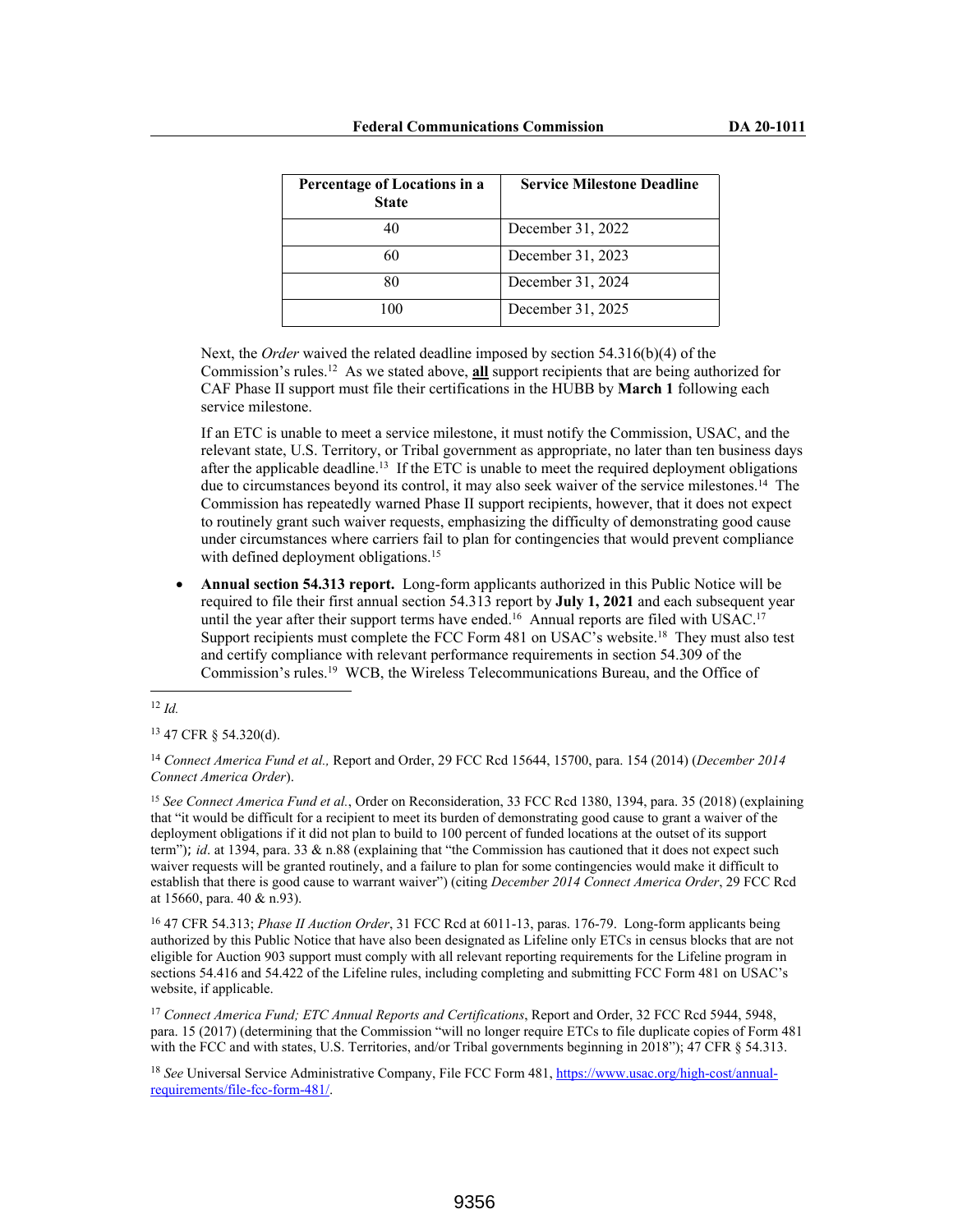Engineering and Technology have adopted a uniform framework to measure and report on the performance of ETCs' service.<sup>20</sup>

 **Annual section 54.314 certification.** The first annual section 54.314 certification is due for the long-form applicants that are being authorized by this Public Notice by **October 1, 2021**.<sup>21</sup>

Pursuant to section 54.314 of the Commission's rules, if a support recipient was designated by a state, that state must certify on the support recipient's behalf "that all federal high-cost support provided . . . within that State was used in the preceding calendar year and will be used in the coming calendar year only for the provision, maintenance, and upgrading of facilities and services for which the support is intended."<sup>22</sup>

If a support recipient was designated an ETC by the Federal Communications Commission, it must self-certify by filing a sworn affidavit executed by a corporate officer attesting to the relevant facts.<sup>23</sup> Certifications must be filed with both the Commission and USAC. ETCs may submit their certifications to USAC via its online filing system or by sending the appropriate certification sample letter (provided on USAC's website) via email or U.S. mail.<sup>24</sup> Certifications must also be submitted to the Commission's Office of the Secretary on or before **October 1st** . The submission should clearly reference WC Docket No. 14–58, ETC Annual Reports and Certifications.

We conclude there is good cause to waive on our own motion the general high-cost support program requirement that the relevant states (or the ETCs, if applicable) file a section 54.314 certification by October 1, 2020 with respect to the use of Auction 903 support for the applicants authorized in this Public Notice.<sup>25</sup> When the Commission adopted the certification requirement, it made clear that it expected the states and federally designated ETCs to undertake a rigorous examination of the factual information provided in the annual reports required pursuant to section 54.313 prior to issuance of the annual certification.<sup>26</sup> In this instance, the Auction 903 applicants being authorized today did not receive Auction 903 support in 2019 and will not file an annual report with respect to those supported areas on July 1, 2020. Therefore, the state commissions

(Continued from previous page) <sup>19</sup> 47 CFR § 54.309.

<sup>20</sup> *Performance Measures for Connect America High-Cost Universal Service Support Recipients*, Order, 33 FCC Rcd 6509 (WCB/WTB/OET 2018) (*CAF Performance Measures Order*); 47 CFR § 54.313(a)(6). Further modifications were made to the performance measures requirements in subsequent reconsideration orders. *See Connect America Fund*, Order on Reconsideration, 34 FCC Rcd 8081 (WCB/WTB/OET 2019); *Connect America Fund*, Order on Reconsideration, 34 FCC Rcd 10109 (2019).

<sup>21</sup> 47 CFR § 54.314.

<sup>22</sup> 47 CFR § 54.314(a).

<sup>23</sup> 47 CFR § 54.314(b).

<sup>24</sup> *See* Universal Service Administrative Company, Certify Data with 54.314, https://www.usac.org/highcost/annual-requirements/certify-data-with-54-314/ (last visited Feb. 12, 2020).

<sup>25</sup> Generally, the Commission's rules may be waived for good cause shown. 47 C.F.R. § 1.3. Waiver of the Commission's rules is appropriate only if both: (1) special circumstances warrant a deviation from the general rule, and (2) such deviation will serve the public interest. *See Northeast Cellular Tel. Co. v. FCC*, 897 F.2d 1164, 1166 (D.C. Cir. 1990) (citing *WAIT Radio v. FCC*, 418 F.2d 1153, 1157-59 (D.C. Cir. 1969), *cert. denied*, 93 S.Ct. 461 (1972)). We previously waived the October 1, 2019 section 54.314 certification for Auction 903 long-form applicants that were authorized in 2019*. Connect America Fund Phase II Auction Support Authorized for 459 Winning Bids*, Public Notice, 34 FCC Rcd 3142, 3145-46 (WCB 2019).

<sup>26</sup> *Connect America Fund et al.;* Report and Order and Further Notice of Proposed Rulemaking, 26 FCC Rcd 17663, 17861, para. 612 (2011) *aff'd sub nom., In re: FCC 11-161*, 753 F.3d 1015 (10th Cir. 2014).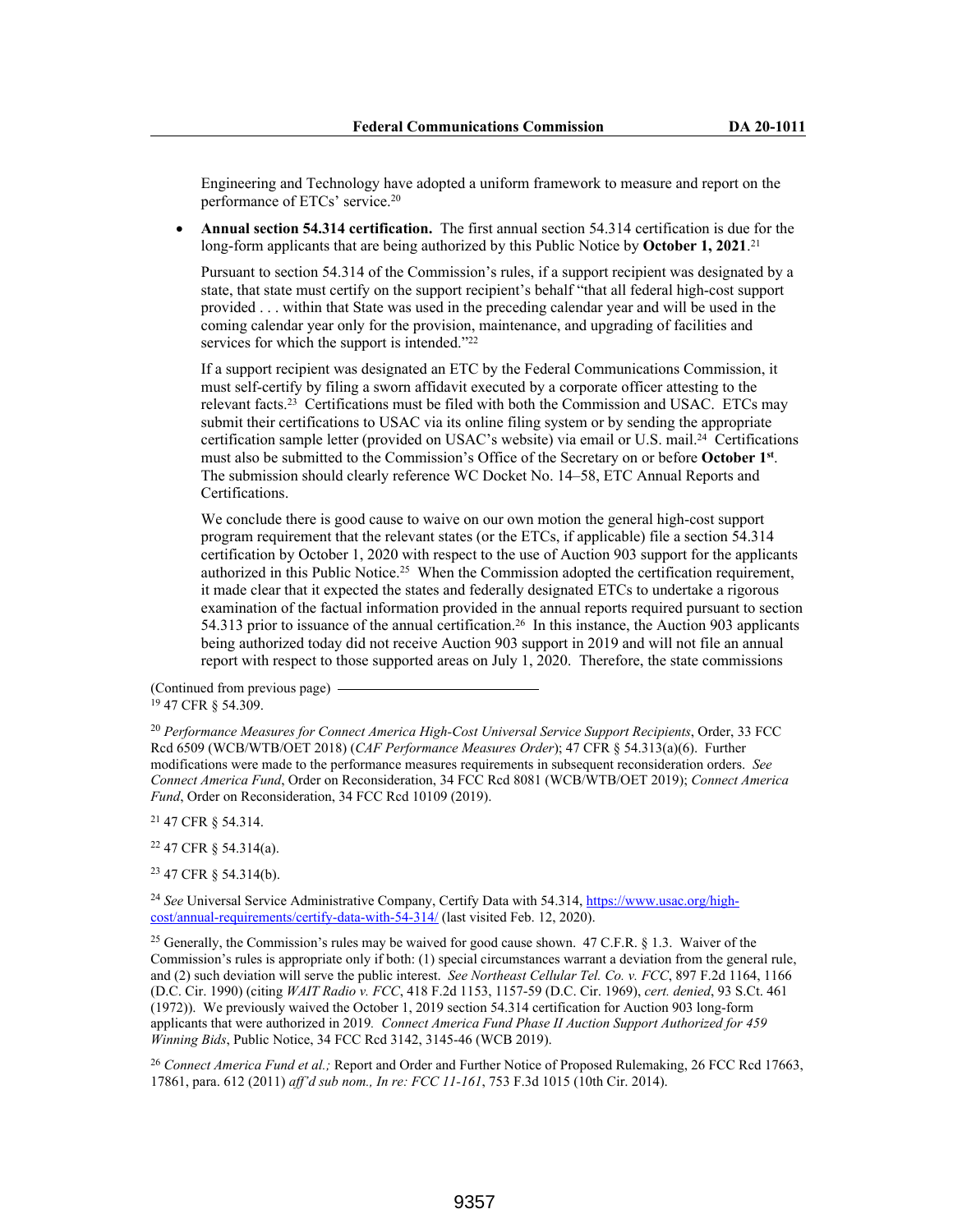and federally designated ETCs will not have the annual reporting information before them to provide an evidentiary basis for certifying that support will be used for its intended purposes in 2021 as required by the prospective section 54.314 certification due by October 1, 2020. State commissions (or the ETCs, if applicable) will be required to certify support received in 2020 was used for its intended purposes when the section 54.314 certification is filed by October 1, 2021 and will be required to certify that support received in 2021 was used for its intended purposes when the section 54.314 certification is filed by October 1, 2022. Accordingly, we conclude that the Commission, USAC, and the states will have assurance that Auction 903 support that is disbursed in 2020 and 2021 is used for its intended purposes even if the relevant states or federally designated ETCs do not file the section 54.314 certification on October 1, 2020.

All post-designation ETC-related filings must be submitted in good faith and include a certification that, to the best of the ETC's knowledge and belief, the information is complete and accurate.<sup>27</sup> In addition, ETCs have an on-going duty to correct or amend information if they have reason to believe, either through their own investigation or upon notice from USAC, that the data are inaccurate, incomplete, or contain errors or anomalies.<sup>28</sup> The failure to timely file information may result in penalties in the form of a reduction in support.<sup>29</sup>

*National Security Supply Chain Proceeding.* We remind winning bidders that all Auction 903 support recipients will be subject to the Commission's National Security Supply Chain proceeding, including the rule that "no universal service support may be used to purchase, obtain, maintain, improve, modify, or otherwise support any equipment or services produced or provided by any company posing a national security threat to the integrity of communications networks or the communications supply chain."<sup>30</sup> The prohibition on using universal service funds applies "to upgrades and maintenance of existing equipment and services."<sup>31</sup>

*Document Retention and Compliance Audits.* Under section 54.320 of the Commission's rules, recipients of high-cost support must retain, for at least ten years, all records necessary to demonstrate to auditors that the support received was consistent with universal service high-cost program rules and to make these documents available upon request to the Commission (and any of its Bureaus or Offices) and to USAC, and to their respective auditors.<sup>32</sup> In addition, all ETCs that receive high-cost support are subject to random compliance audits and other investigations to ensure compliance with program rules and orders, including verification of actual deployment to reported locations.<sup>33</sup>

*Consequences for Non-Compliance*. A support recipient is subject to non-compliance measures once it becomes a support recipient if it fails or is unable to meet its minimum coverage requirement or other service requirements, or fails to fulfill any other term or condition of Phase II support.<sup>34</sup> These

<sup>28</sup> *See Location Guidance Public Notice*, 31 FCC Rcd at 12910.

<sup>29</sup> 47 CFR §§ 54.313(j), 54.314(d), 54.316(c), 54.320.

<sup>30</sup> 47 CFR § 54.9(a).

<sup>31</sup> *Protecting Against National Security Threats to the Communication Supply Chain through FCC Programs et al.*, Report and Order et al., 34 FCC Rcd 11423, 11453, para. 77 (2019).

<sup>32</sup> 47 CFR § 54.320(b).

<sup>33</sup> *Id*. § 54.320(a).

<sup>27</sup> *See, e.g.*, FCC Form 481 Officer Certification (requiring an officer of a petitioning entity to certify that he/she is "an officer of the reporting carrier; my responsibilities include ensuring the accuracy of the annual reporting requirements for universal service support recipients; and, to the best of my knowledge, the information reported on this form and in any attachments is accurate"); *see also* 47 CFR § 1.17(a)(2) (stating that no person may provide, in any written statement of fact "material factual information that is incorrect or omit material information that is necessary to prevent any material factual statement that is made from being incorrect or misleading without a reasonable basis for believing that any such material factual statement is correct and not misleading").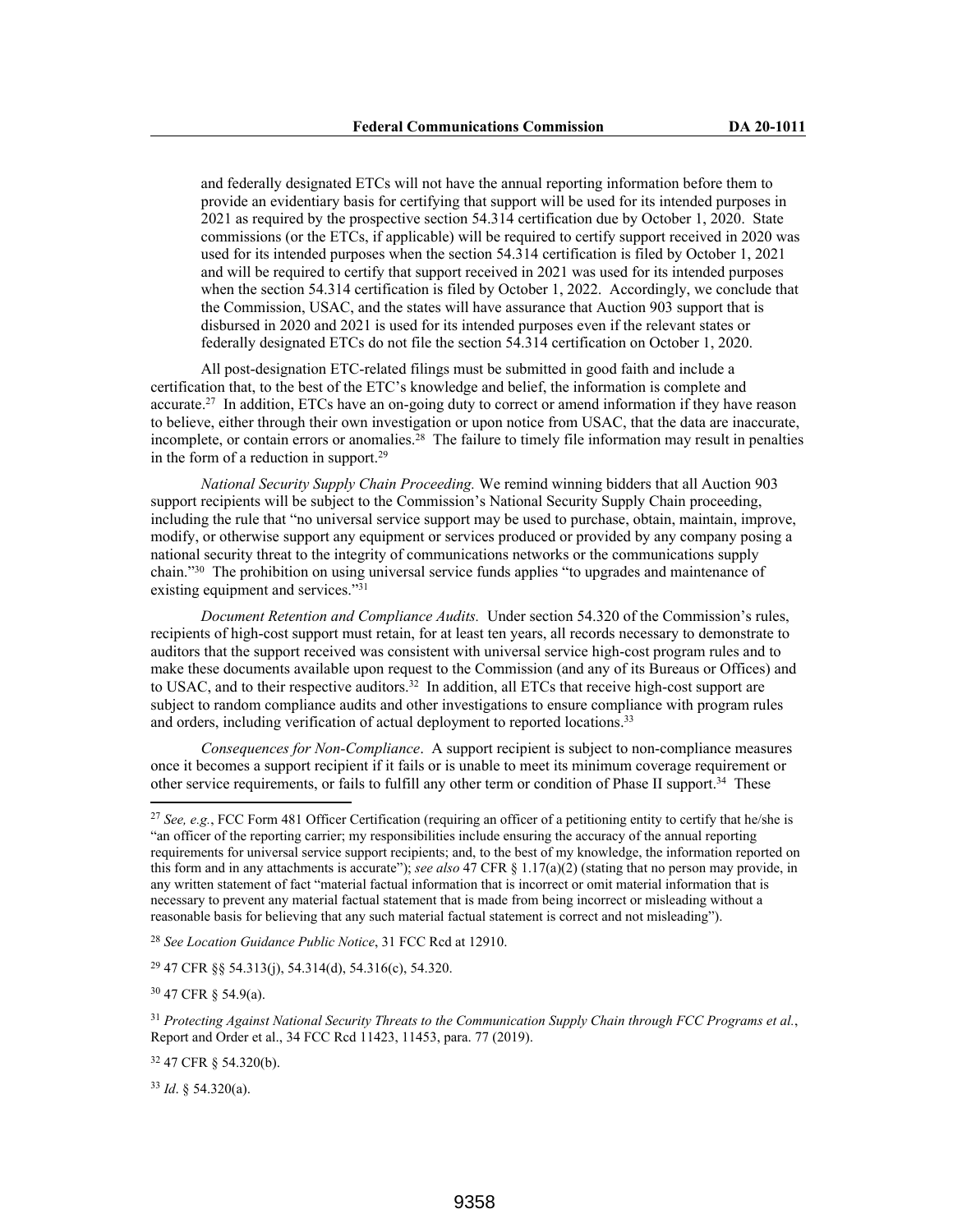measures scale with the extent of non-compliance and include additional reporting, withholding of support, and support recovery.<sup>35</sup> A defaulting support recipient may also be subject to sanctions, including, but not limited to, potential revocation of ETC designations and suspension or debarment.<sup>36</sup>

*ETC Obligations.* All Auction 903 support recipients were required to obtain a high-cost ETC designation prior to being authorized for Auction 903 support, and thus should be familiar with ETC requirements. For example, all high-cost ETCs commit to serving the entire area covered by an ETC designation and must offer Lifeline voice and broadband service throughout such area to qualifying lowincome consumers pursuant to the Lifeline program rules.<sup>37</sup> While an Auction 903 support recipient was not required to obtain an ETC designation that was limited only to the eligible census blocks covered by its winning bids, it may only use its Auction 903 support to offer the required voice and broadband services to locations in eligible census blocks. If an Auction 903 support recipient has obtained an ETC designation that covers more area than the eligible census blocks in its winning bids, that support recipient has the obligation to provide Lifeline services throughout its designated service area, including in areas where it cannot use its Auction 903 support.<sup>38</sup> A high-cost ETC may also be subject to statespecific requirements imposed by the state that designated it as an ETC.

*Discontinuance of Service and/or Relinquishment of Support.* It is a violation of Commission rules to receive universal service support if that support is not used to provide, maintain, and upgrade voice and/or broadband facilities and services in eligible areas or if the recipient is no longer offering supported services. A carrier that cannot appropriately use universal service support must relinquish its ETC designation pursuant to section  $214(a)$  of the Act and section 54.205 of the Commission's rules.<sup>39</sup> The ETC must file a notice of relinquishment in WC Docket No. 09-197, Telecommunications Carriers Eligible for Universal Service Support, using the Commission's Electronic Comment Filing System (ECFS). WCB will release an order approving the relinquishment if the relinquishing ETC demonstrates that the affected area will continue to be served by at least one ETC.<sup>40</sup> The ETC must then send a copy of its relinquishment notice and a copy of the relinquishment order (within one week of its release) to USAC at hcorders@usac.org. A carrier that intends to discontinue service must first seek authorization to discontinue service under section 63.71 of the Commission's rules.<sup>41</sup>

*Transfers of Control.* ETCs seeking to transfer control of their domestic authorizations to operate pursuant to section 214 of the Communications Act of 1934, as amended, or to engage in the sale of assets under section 214 must first receive approval from the Commission in accordance with sections 63.03 and 63.04 of the Commission's rules governing the procedures for domestic transfer of control/asset applications.<sup>42</sup> Transfers of control and assignments of international section 214

### (Continued from previous page)

<sup>34</sup> 47 CFR §§ 54.315(c)(4), 54.320; *Phase II Auction Order*, 31 FCC Rcd at 6016-18, paras. 189-94; *December 2014 Connect America Order*, 29 FCC Rcd at 15694-700, paras. 142-54; *CAF Performance Measures Order*, 33 FCC Rcd at 6531-33, paras. 60-67.

<sup>35</sup> 47 CFR §§ 54.315(c)(4), 54.320; *Phase II Auction Order*, 31 FCC Rcd at 6016-18, paras. 189-94; *December 2014 Connect America Order*, 29 FCC Rcd at 15694-701, paras. 142-57; *CAF Performance Measures Order*, 33 FCC Rcd at 6531-33, paras. 60-67.

<sup>36</sup> 47 CFR § 54.320; *Phase II Auction Order*, 31 FCC Rcd at 6018, para. 194.

<sup>37</sup> *See* 47 CFR §§ 54.101(d), 54.405(a); 47 CFR Subpart E.

<sup>38</sup> For example, some Auction 903 support recipients may have obtained an ETC designation for an entire census block group(s) that was covered by its winning bid(s) but may only use its Auction 903 support to offer service to locations in the eligible census blocks within the census block group(s).

<sup>39</sup> 47 U.S.C. § 214(a); 47 CFR § 54.205.

<sup>40</sup> 47 U.S.C. § 214(e)(4).

<sup>41</sup> 47 CFR § 63.71.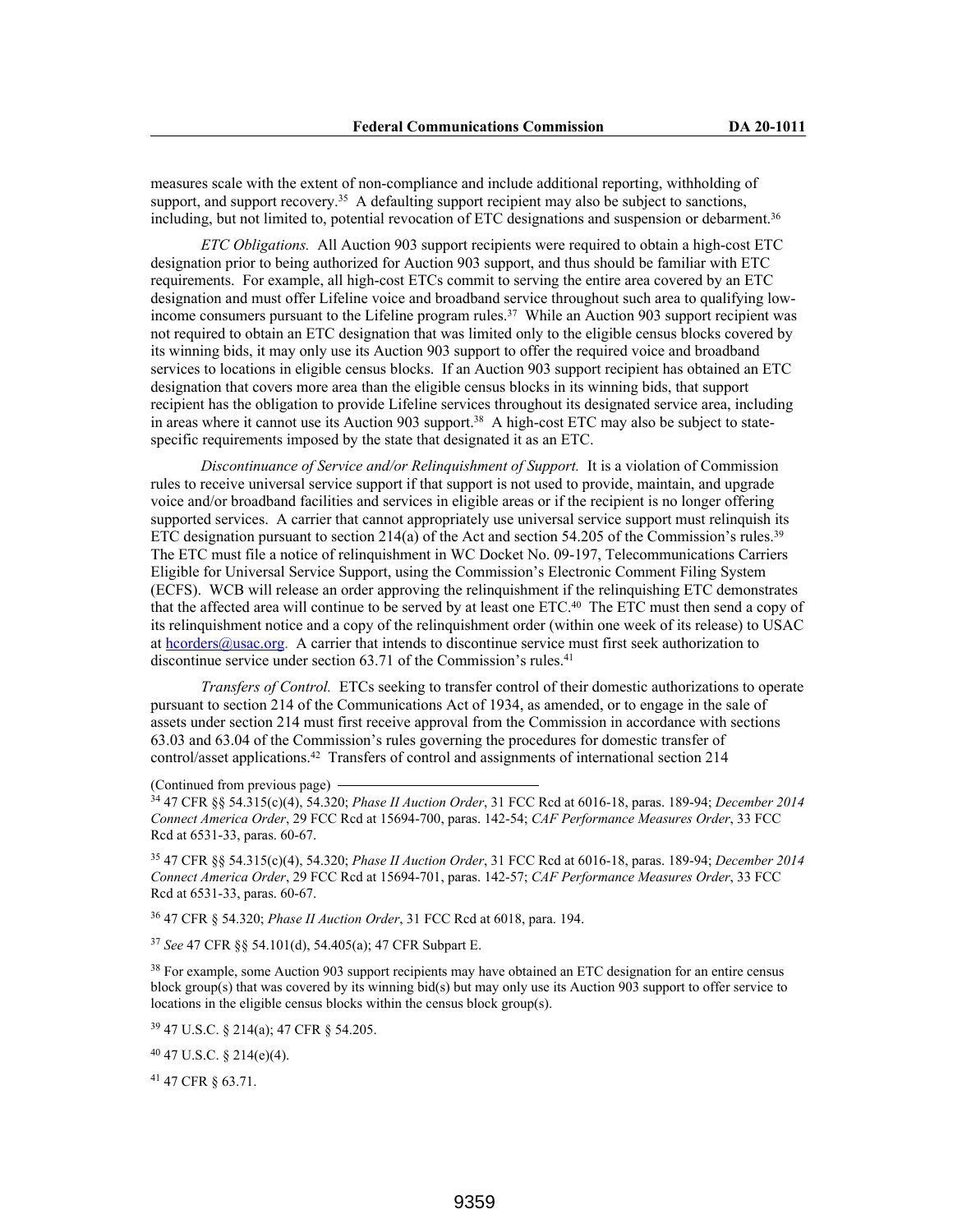authorizations are separately subject to section 63.24 of the Commission's rules.<sup>43</sup> More information is available on the Commission's website at http://www.fcc.gov/general/transfer-control.

*Price Cap Carrier Obligations.* Price cap carriers that serve the census blocks where an Auction 903 long-form applicant that is not the incumbent price cap carrier has been authorized to receive support will no longer have a federal high-cost ETC obligation to continue to offer voice service in those census blocks pursuant to the forbearance granted in the *December 2014 Connect America Order*. 44

*Transitioning Legacy Support*. WCB will soon update the list of census blocks where incumbent price cap carriers will continue to receive legacy support by removing the eligible census blocks that are covered by the winning bids in Attachment  $A<sup>45</sup>$  Incumbent price cap carriers will no longer receive legacy support in the eligible census blocks covered by the winning bids in Attachment A beginning on the first day of the next month.<sup>46</sup>

### **Further Information Contact:**

#### **Press Information** (202) 418-0500

**General Universal Service Information Wireline Competition Bureau,**

**Telecommunications Access Policy Division** Alexander Minard Lauren Garry Katie King Heidi Lankau (202) 418-7400

**Universal Service Administrative Company** Stephen Snowman (202) 263-1600

(Continued from previous page) <sup>42</sup> 47 U.S.C. § 214; 47 CFR §§ 63.03, 63.04.

<sup>43</sup> 47 CFR § 63.24.

<sup>44</sup> In the first month that support is disbursed to an authorized Auction 903 support recipient that is not the incumbent price cap carrier, the incumbent price cap carrier will be immediately relieved of its federal high-cost ETC obligation to offer voice telephony in those specific census blocks. *December 2014 Connect America Fund Order*, 29 FCC Rcd at 15663–71, paras. 50–70; s*ee also* 47 CFR § 54.201(d)(3). We will remove these census blocks from the list of census blocks where price cap carriers continue to have the federal high-cost ETC obligation to provide voice service. The "List of Census Blocks Subject to Federal High-Cost Voice Obligations" is available at https://www.fcc.gov/encyclopedia/price-cap-resources.

<sup>45</sup> Incumbent price cap carriers were also given the option of declining legacy support in each state that they serve. *See Wireline Competition Bureau Announces Universal Service Support Amounts Offered to Price Cap Carriers and Fixed Competitive Eligible Telecommunications Carriers after Authorization of Connect America Phase II Auction Support*, Public Notice, 34 FCC Rcd 1296 (WCB 2019).

<sup>46</sup> *Connect America Fund*, WC Docket No. 10-90, Report and Order, FCC 19-8, at 5-6, paras. 14-15 (Feb. 15, 2019) (stating that price cap carriers will no longer receive legacy support for the census blocks where Auction 903 support is authorized beginning on the first day of the month after the Auction 903 support is authorized for those census blocks).